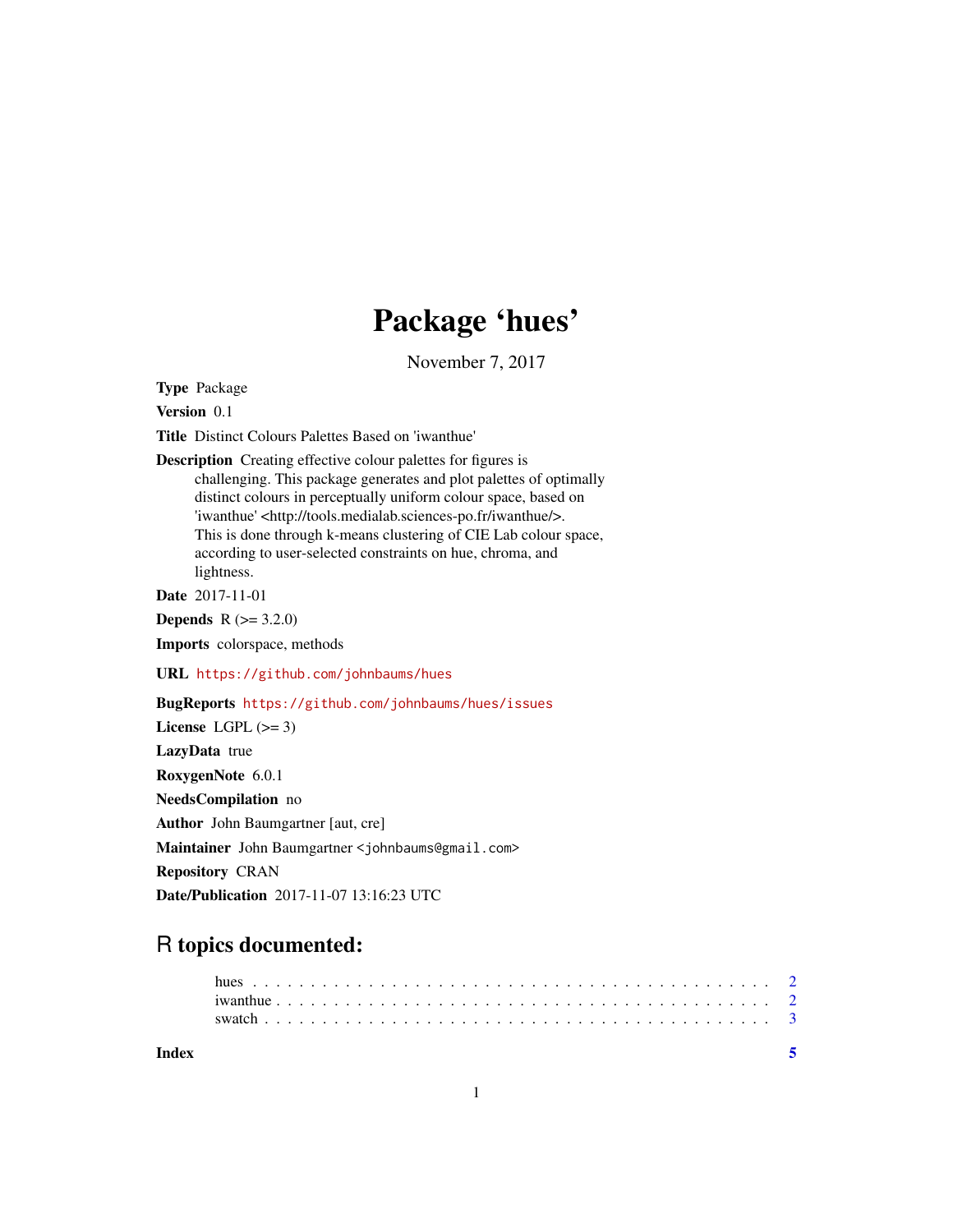#### <span id="page-1-0"></span>Description

This package generates and plot palettes of optimally distinct colours in perceptually uniform colour space, based on [iwanthue.](http://tools.medialab.sciences-po.fr/iwanthue/) This is done through k-means clustering of CIE Lab colour space, according to user-selected constraints on hue, chroma, and lightness.

#### References

- [iwanthue](http://tools.medialab.sciences-po.fr/iwanthue/)
- [iwanthue GitHub repository](https://github.com/medialab/iwanthue)

<span id="page-1-1"></span>

| iwanthue | Generate a colour palette by k-means clustering of CIE Lab colour |
|----------|-------------------------------------------------------------------|
|          | space.                                                            |

#### Description

Generate a palette of distinct colours through k-means clustering of CIE Lab colour space.

#### Usage

```
iwanthue(n, hmin = \theta, hmax = 360, cmin = \theta, cmax = 180, lmin = \theta,
  lmax = 100, plot = FALSE, random = FALSE)
```
#### Arguments

| n      | Numeric. The number of colours to generate.                                                                                                                                                             |
|--------|---------------------------------------------------------------------------------------------------------------------------------------------------------------------------------------------------------|
| hmin   | Numeric, in the range $[0, 360]$ . The lower limit of the hue range to be clustered.                                                                                                                    |
| hmax   | Numeric, in the range $[0, 360]$ . The upper limit of the hue range to be clustered.                                                                                                                    |
| cmin   | Numeric, in the range [0, 180]. The lower limit of the chroma range to be<br>clustered.                                                                                                                 |
| cmax   | Numeric, in the range [0, 180]. The upper limit of the chroma range to be<br>clustered.                                                                                                                 |
| lmin   | Numeric, in the range $[0, 100]$ . The lower limit of the luminance range to be<br>clustered.                                                                                                           |
| lmax   | Numeric, in the range $[0, 100]$ . The upper limit of the luminance range to be<br>clustered.                                                                                                           |
| plot   | Logical. Should the colour swatches be plotted (using swatch)?                                                                                                                                          |
| random | Logical. If TRUE, clustering will be determined by the existing RNG state. If<br>FALSE, the seed will be set to 1 for clustering, and on exit, the function will<br>restore the pre-existing RNG state. |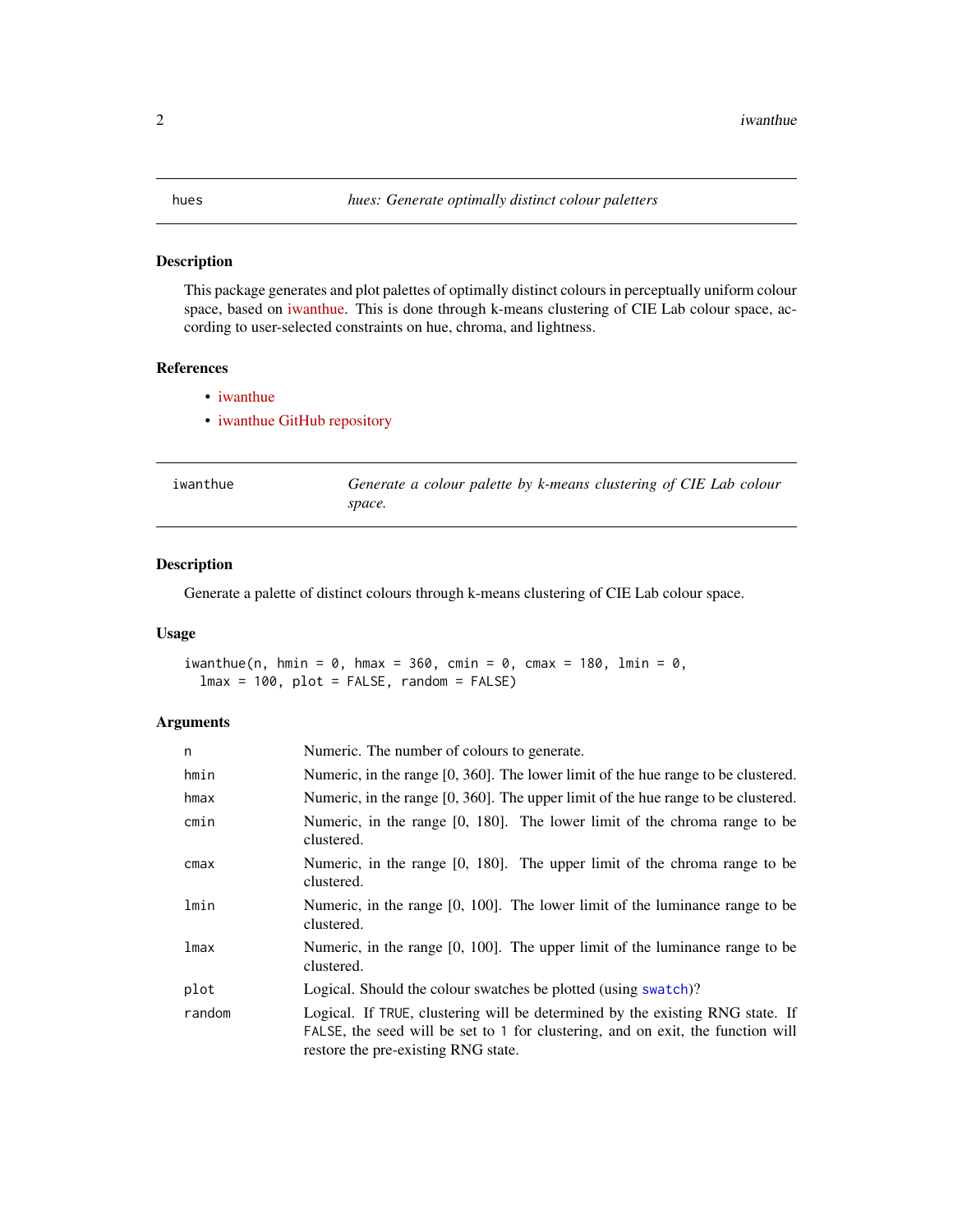#### <span id="page-2-0"></span>swatch  $\frac{3}{3}$

#### Details

Note that iwanthue currently doesn't support hmin greater than hmax (which should be allowed, since hue is circular).

#### Value

A vector of n colours (as hexadecimal strings), representing centers of clusters determined through k-means clustering of the CIE Lab colour space delimited by hmin, hmax, cmin, cmax, lmin and lmax.

#### References

- Examples follow those presented at [iwanthue colors for data scientists](http://tools.medialab.sciences-po.fr/iwanthue/)
- [iwanthue on GitHub](https://github.com/medialab/iwanthue)

#### See Also

[swatch](#page-2-1)

#### Examples

```
iwanthue(5)
iwanthue(5, plot=TRUE)
iwanthue(5, 0, 240, 0, 24, 0, 100, plot=TRUE) # shades
iwanthue(5, 0, 360, 0, 54, 67, 100, plot=TRUE) # pastel
iwanthue(5, 0, 360, 54, 180, 27, 67, plot=TRUE) # pimp
iwanthue(5, 0, 360, 36, 180, 13, 73, plot=TRUE) # intense
iwanthue(3, 0, 300, 60, 180, 73, 100, plot=TRUE) # fluoro
iwanthue(3, 220, 260, 12, 150, 0, 53, plot=TRUE) # blue ocean
```
<span id="page-2-1"></span>swatch *Plot colour swatches for a vector of colours*

#### Description

Plot named colour swatches for a vector of colours.

#### Usage

swatch(x)

#### **Arguments**

x a vector of colours, specified as: colour names (i.e. colour names returned by colors()); numeric indices into palette(), or hexadecimal strings in the form "#RRGGBB", where RR, GG, and BB are pairs of hexadecimal digits representing red, green, and blue components, in the range 00 to FF.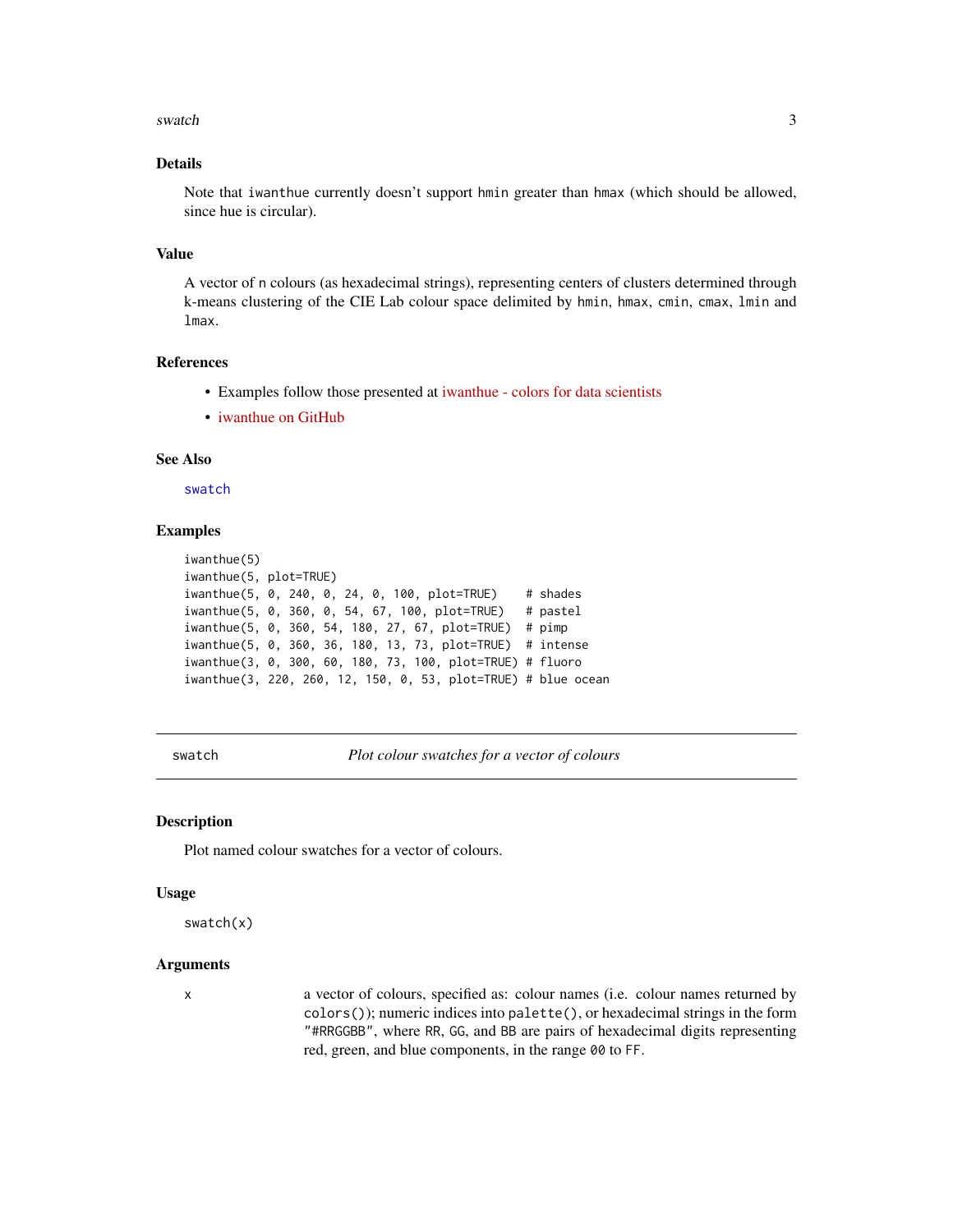#### <span id="page-3-0"></span>4 swatch swatch states of the states of the states of the states of the states of the states of the states of the states of the states of the states of the states of the states of the states of the states of the states of

#### Value

NULL. The colour swatch is plotted to the active plotting device.

#### See Also

[iwanthue](#page-1-1)

### Examples

swatch(colours()[1:10]) swatch(1:4) swatch(iwanthue(5))